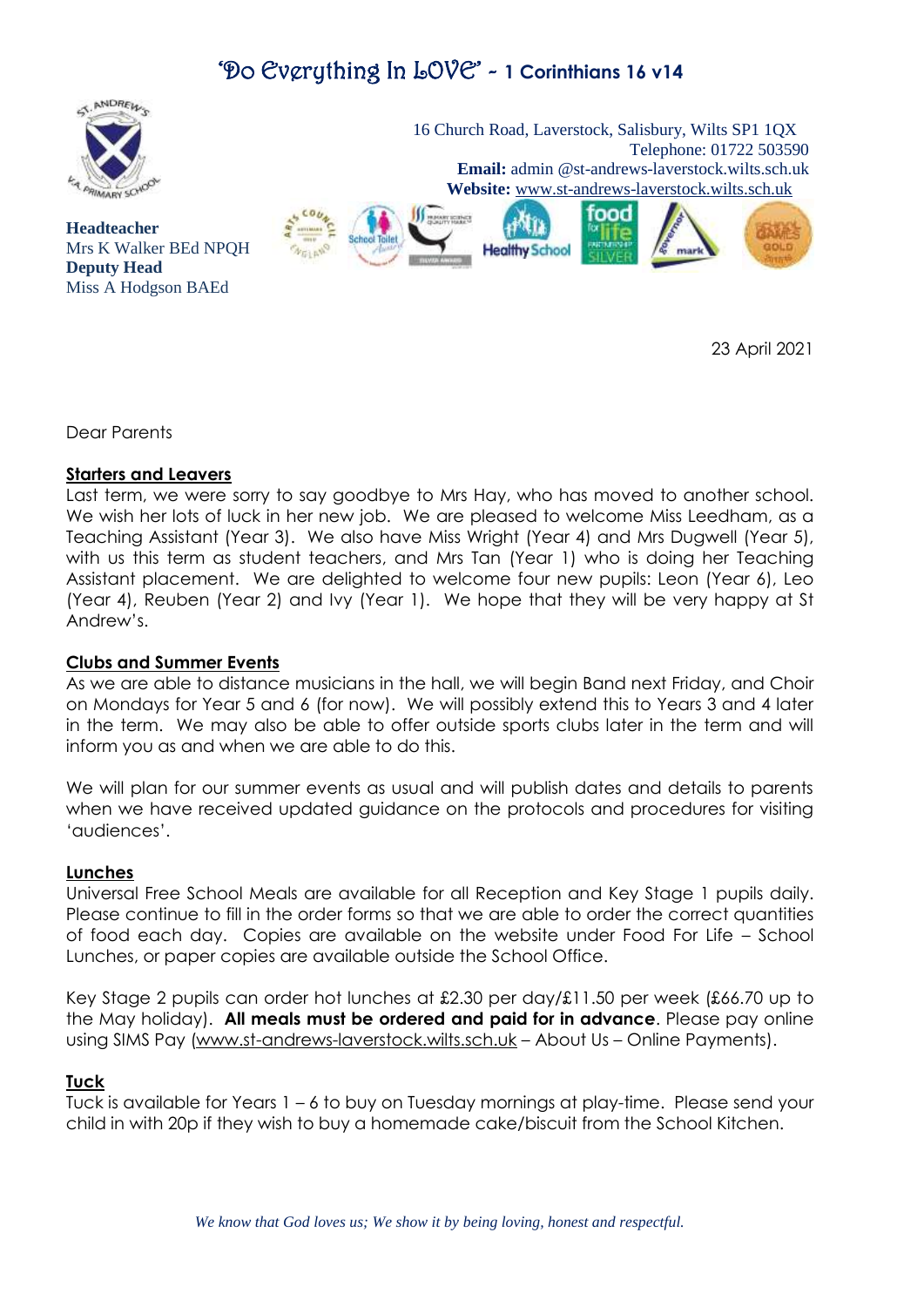### **Music Lessons**

Summer Term fees are now payable on SIMS Pay for those children who take individual music lessons. There are 10 lessons in the summer term (£72.50). Children in Years 3 and 4 will continue to have whole class recorder lessons with Mr Walker on Friday afternoons.

### **Osmington Bay Update**

We are unfortunately still awaiting confirmation from PGL that out trip can go ahead in June for those children in Year 5 and 6 who have reserved their places. As soon as we have any more news I will let you know. In the meantime, we are still working towards a final deadine for payment of Friday 21 May for the trip. Money can be added to your SIMS Pay Account at any time, and you can see the balance still owing. Should the trip be cancelled, then all monies paid to school will of course be refunded.

### **Volunteers**

We are delighted to be able to welcome volunteer helpers back this term. As part of our safeguarding process, we will need to complete DBS checks for every volunteer, even if you were helping out pre-pandemic, as there has been more than a 3 month gap since anyone last helped out in school. Please contact Mrs Poynting in the School Office to arrange this [\(admin@st-andrews-laverstock.wilts.sch.uk\)](mailto:admin@st-andrews-laverstock.wilts.sch.uk).

During the pandemic, volunteers will only be able to work in one class bubble and will need to wear visors whilst working with the children. We also need volunteers to do lateral flow tests before coming into school each week. These can be ordered online and should arrive within a couple of days. If you have problems obtaining these, please contact us.

#### **Sustainable Travel**

As you may be aware, we are working with Wyvern St Edmund's and St Joseph's School, the Parish Council, the local Wiltshire Councillor and local residents to seek common ground and take actions which can improve the traffic situation for all members of the community. One action that schools have committed to is using the HomeRun App which will help to inform our action planning. Some parents have already signed up but we would encourage as many parents as possible to do so, so that we can work towards more sustainable travel in Laverstock.

HomeRun provides a private and secure network for the school community.

- For those of you with older children with smartphones, you can monitor their child's journey with real-time updates to encourage safe independent travel;
- You can ask other parents' advice about alternative travel options without sharing personal contact details;
- The Laverstock schools will gain a better understanding of the factors affecting your choice of travel mode to inform the action planning referred to above.

Ful details of the HomeRun app, including their privacy policy, can be found at [https://www.homerun-app.com.](https://www.homerun-app.com/) Whilst there is a car-share aspect to the app, we understand that in the current pandemic, this is likely to be something you won't use at the moment but can come back to in the future. Please download the app using the link below. The link will authenticate you as a parent of a child at our school. Please do not share the link below with parents of children from other schools as it is exclusively for our parents.

#### **[www.homerun-app.com/stava2930](http://www.homerun-app.com/stava2930)**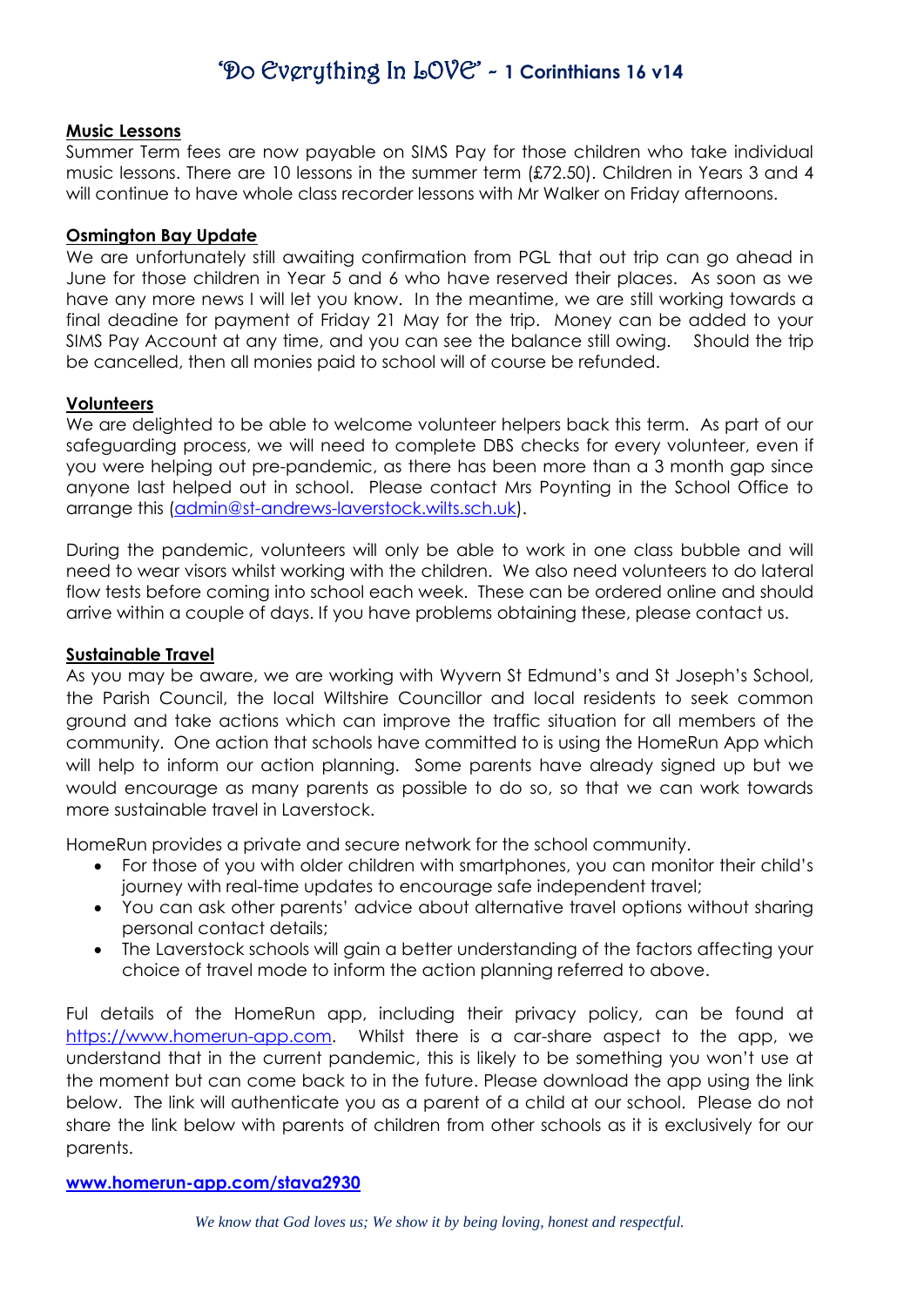#### **Mobile Phones**

Lots of children are bringing mobile phones to school. These have to be handed into their teacher on arrival and cannot be used during the school day. Please do not send your child in with a phone unless it is absolutely necessary for their safety (i.e. if they walk home alone). School cannot accept responsibility for any phones brought onto our premises.

#### **Families Reading Every Day (FRED)**

Family and Community Learning have a new free course for parents to help improve their children's reading skills. It aims to encourage families to spend time together and recognise the fun and fulfilment that can be enjoyed through words and pictures. It will develop learners' understanding of the methods and steps used to teach children to read. Studies show the positive effects for children if family members read regularly to them, including: better school attendance; higher self-esteem/confidence and making friends. The online course has practical group activities, in a relaxed and friendly environment. It includes learning to:-

- Understand the importance, as your child's first teacher, of daily reading
- Various methods of reading and how to have fun reading together
- Develop confidence with communication, reading and storytelling
- Various methods of reading and how to have fun reading together
- Develop confidence with communication, reading and storytelling

The course is for 2-hour sessions over 5 weeks (starting on 27 April), with some activities to do at home. It can be booked via<https://workwiltshire.co.uk/event/fred-27-04/>

#### **School Pick Ups and Drop Offs**

We are not yet at the end of the pandemic, although we can be cautiously optimistic. However, protocols and procedures must still be followed until we are told otherwise by the DfE. Therefore, please can I ask you when collecting your children to:-

- not arrive too early.
- please wait (socially distanced) on the playground, unless you are collecting siblings (who should be at the front of the school).
- do not wait on the paths.
- leave promptly and do not gather for a chat.
- not allow children to play on the playground or the playpark.

#### **Uniform**

A few uniform reminders. **All** children should be wearing proper school shoes (not trainers). Children should have their full PE kit in school at all times. No nail varnish or hooped earrings are allowed, and any stud ear-rings worn will be covered for PE. As the weather hopefully warms up, please also make sure that your child has a full water bottle with them, and that they have a hat and are wearing sunscreen if needed. And finally, please can all sweatshirts and cardigans be named!

#### **Local Events**

With out-of-school activities slowly restarting, we will add any information we receive about local family events to our website (under Local Community - Forthcoming Events).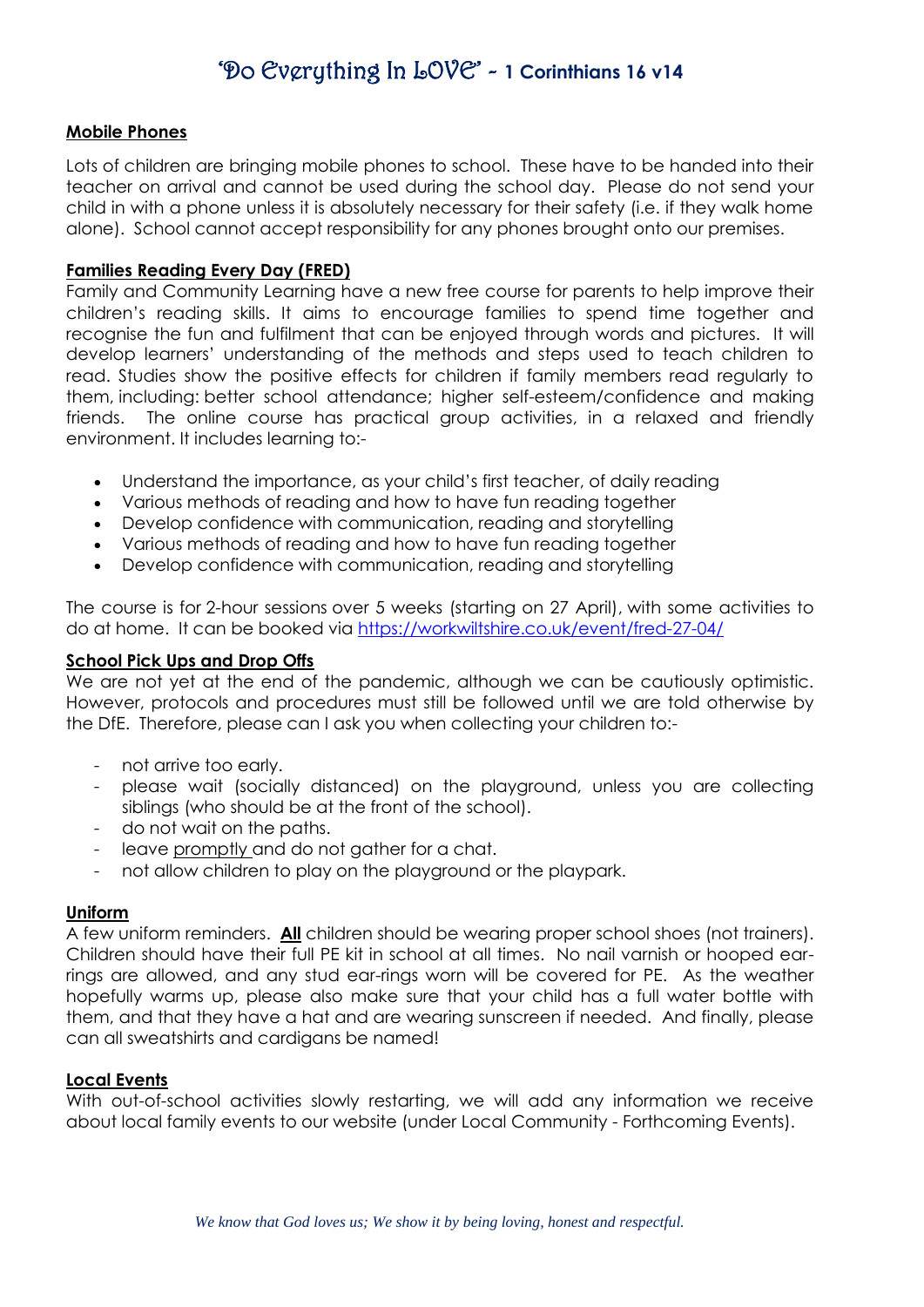**Dates**

Please see overleaf for important dates for the summer term. **Friday 28 May is no longer a Teacher Training Day and school will be open as usual.** I am attaching a list of Term Dates for 2021/22 including all the TD Days. This is also on our website (Key Dates – Term Dates).

Sincerely **Mrs K J Walker** Headteacher